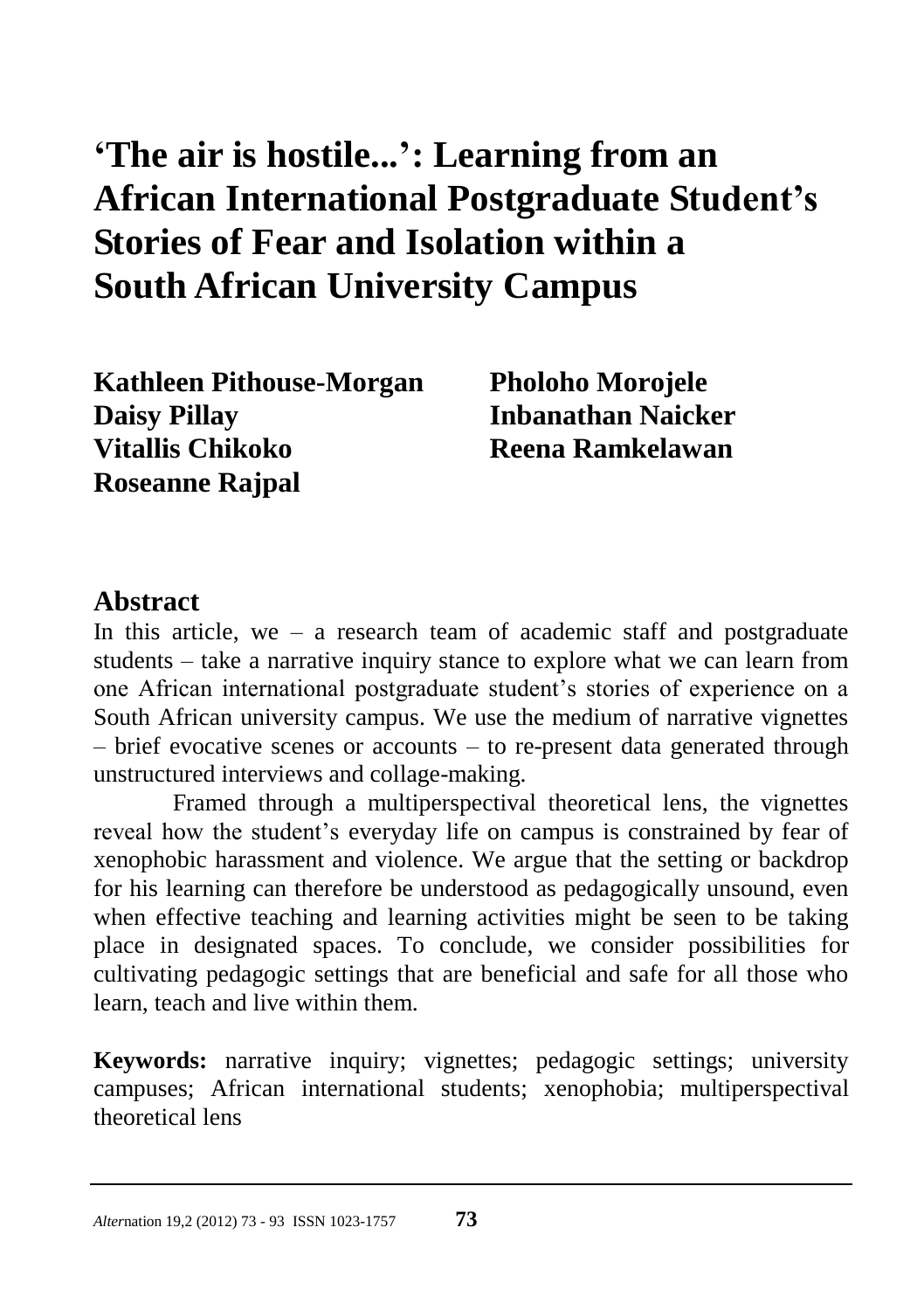#### **Preface:** *'You are going to a grave'*

In this opening vignette,  $Jack - a$  postgraduate student from an African country outside of South Africa – recalls how his arrival at a South African university was preceded by the highly publicised attacks in May 2008 on people perceived as 'foreigners':

> I knew what I was getting myself into when I opted to study in South Africa. Before I came here I had an idea of what I was going to see. A few months prior to my coming, xenophobia started and the news of xenophobia was everywhere, even in my country we knew about it also. We saw how people were killed and property was destroyed. So, when I decided to come here, people were asking, "Why are you going to a place where people are dying? You are going to a grave". But I still decided to come. I had already prepared my mind. I knew what I was getting into. I prepared myself like a soldier going to a warfront that is conscious of the power of the enemy. I was coming to face the enemy that I already knew about. I knew that in South Africa I must be very careful with the people, and must talk to them in a nice way. I knew that they didn"t like me.

### **Introduction**

Despite the South African Constitution"s (Act 108 of 1996) commitment to "heal the divisions of the past and establish a society based on democratic values, social justice and fundamental human rights' (Republic of South Africa 1996:1), the internationally acclaimed reconciliation of the post-Apartheid era has been marred by discrimination and aggression against people seen as "foreigners", predominantly black migrants from other parts of Africa (Hadland 2008; Landau *et al.* 2005; Neocosmas 2006). This became particularly evident in May 2008, when violence against "foreigners" – mainly black African migrants – broke out across the country, resulting in more than 60 people being killed and tens of thousands being chased away from their homes and losing their livelihoods (Hadland 2008). The human suffering brought by this widespread violence and intimidation was personified by Ernesto Alfabeto Nhamuave, a 35-year-old Mozambican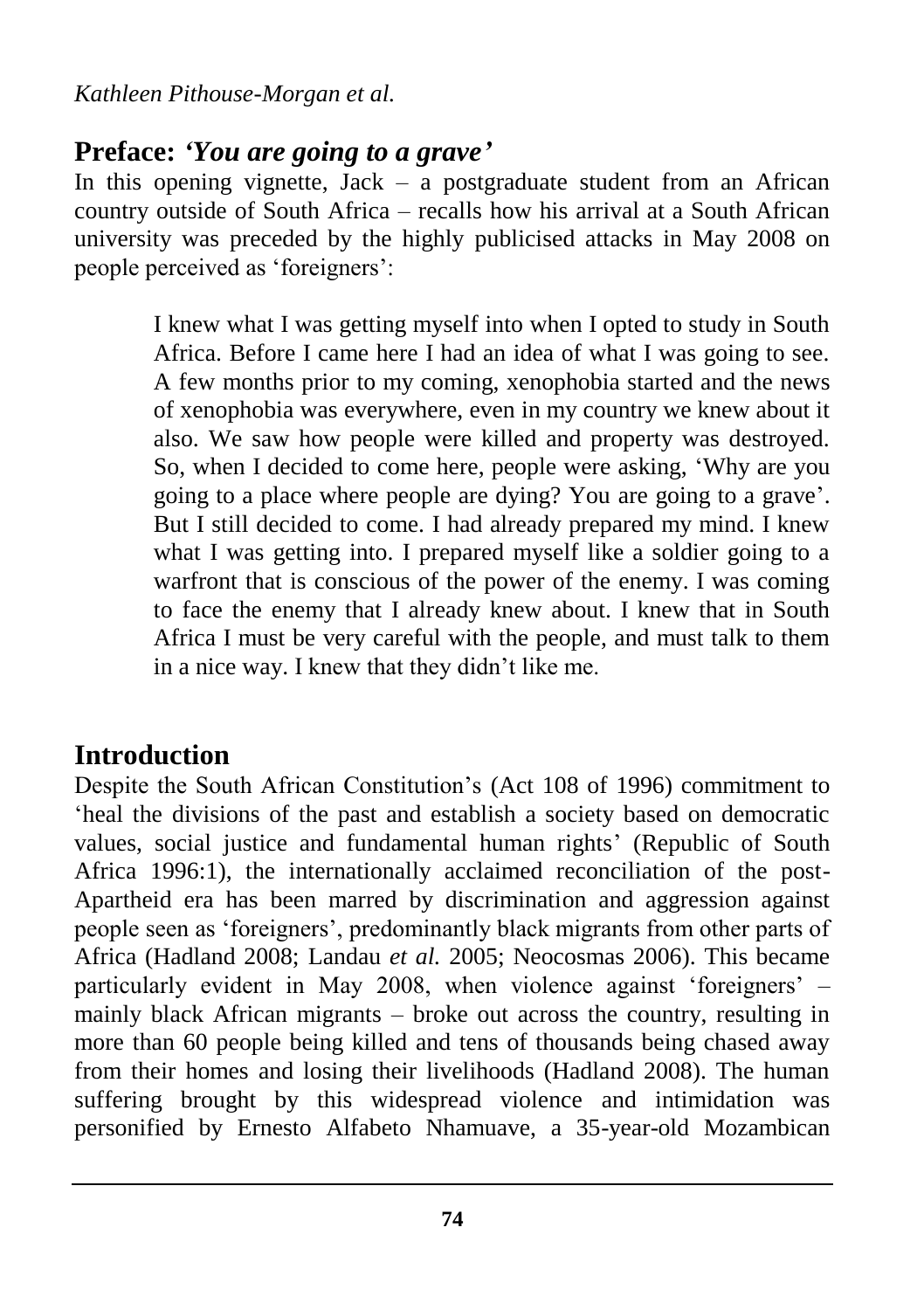migrant worker who was burned alive by a crowd of people in Ramaphosa township on the East Rand. "The horrifying photographs of "the burning man" as he became known, were splashed across newspapers around the world, bringing home the barbaric nature of the violence against foreigners' (Underhill & Khumalo July 2010 online). These are the shocking images that Jack and his friends and family are likely to have seen prior to his arrival in South Africa. And these images would almost certainly have been in his mind as he set about negotiating his way in a new university environment.

These recent events portray South Africa as a hostile and hazardous place for African migrant workers. But, what of African international students? In the wake of the May 2008 violence, one might expect the universities that recruit such students to be highly aware of the fear and anxiety that is likely to accompany them on their journey to South Africa and to be making every effort to ensure that they will experience university campuses as "safe havens" within which to live and study.

According to student enrolment records, our university boasts a strong representation of African international students, registered for a range of postgraduate programmes across different faculties and campuses. While these figures reflect to some extent institutional strategic goals and our status as both an international university and a university that espouses African scholarship, we – a research team of academic staff and postgraduate students – are asking questions as to what lies beyond the statistics to better understand the phenomenon of internationalisation as it is lived and experienced by African international postgraduate students currently in South Africa. The discussion in this article emerges from one of our guiding research questions: 'What can we learn from African international students' experiences at our university?" In the article, we take a narrative inquiry stance to explore what we can learn from the 'stories of experience' (Connelly & Clandinin 1990:2) of one student, Jack<sup>1</sup>, as related to us through a process of unstructured interviews and collage-making.

In what follows, we begin by highlighting some significant features of the narrative inquiry methodological approach that informs this article. We then give details of our research process. Next, we turn to our data, using

 $\overline{a}$ 

 $1$  As Jack asked that his nationality not be revealed, we have deliberately given him a pseudonym that is not a common name in his country.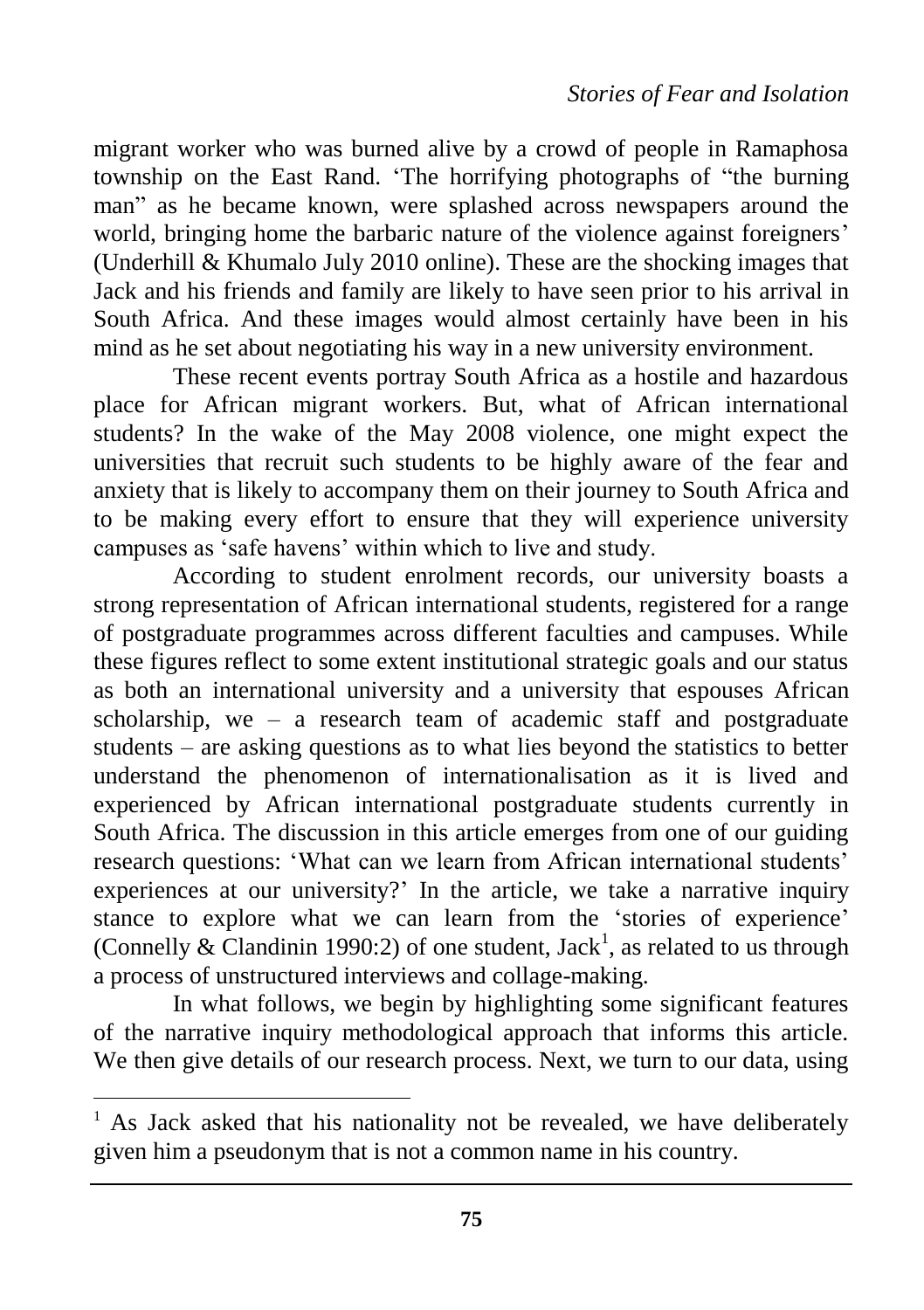the medium of narrative vignettes – brief, evocative scenes or accounts (Caulley 2008; Humphreys 2005; Kirk 2005) – to '[recast the] data into a storied form' (Coulter  $&$  Smith 2009:577). We intersperse these vignettes – which invite the readers to "see and hear through the sensibilities and emotions of a focalised character' (Coulter & Smith 2009:579) – with interpretive discussion, in which we explain how we have drawn on relevant literature to enhance our understanding of Jack"s stories. Next, we consider what we can learn from the vignettes about a university campus as a pedagogic setting. To end, we consider possibilities for fostering a pedagogic setting where stories such as Jack"s will be hard to find.

Although, as a research team, we are located within the broad field of Education, we teach and research within the diverse disciplinary specialisations of Teacher Development Studies, Social Justice Education and Education Leadership, Management and Policy Studies. Consequently, we come from different theoretical locations and, in this article, we are drawing together a variety of ways of thinking to "gain the unique insight of multiple perspectives" (Kincheloe 2001:687) in our endeavour to learn from Jack"s stories of experience.

# **The Significance of Characters, Storylines and Settings in this Narrative Research Text**

To explore Jack"s stories of experience, we have drawn on narrative approaches to researching human experience (see, among others, Barone 2008, 2009; Clandinin 2006; Clandinin & Connelly 1994, 2000; Coulter & Smith 2009). We understand that considering these stories through a narrative inquiry lens requires us to pay close attention to their narrative features or literary elements, such as *characters, storylines* and *settings* (Barone 2008, 2009; Clandinin & Connelly 2000; Coulter & Smith 2009). Thus, we position Jack as the *central character* or *protagonist* in this article or 'narrative research text' (Clandinin & Connelly 1994:1318). We have deliberately chosen to include only one 'focalised character' (Coulter & Smith 2009:579) in this research text in order to take a close-up look at "the subjective experience of [this central character] as [he interprets] the events and conditions of [his] everyday [life]' within a university campus (Coulter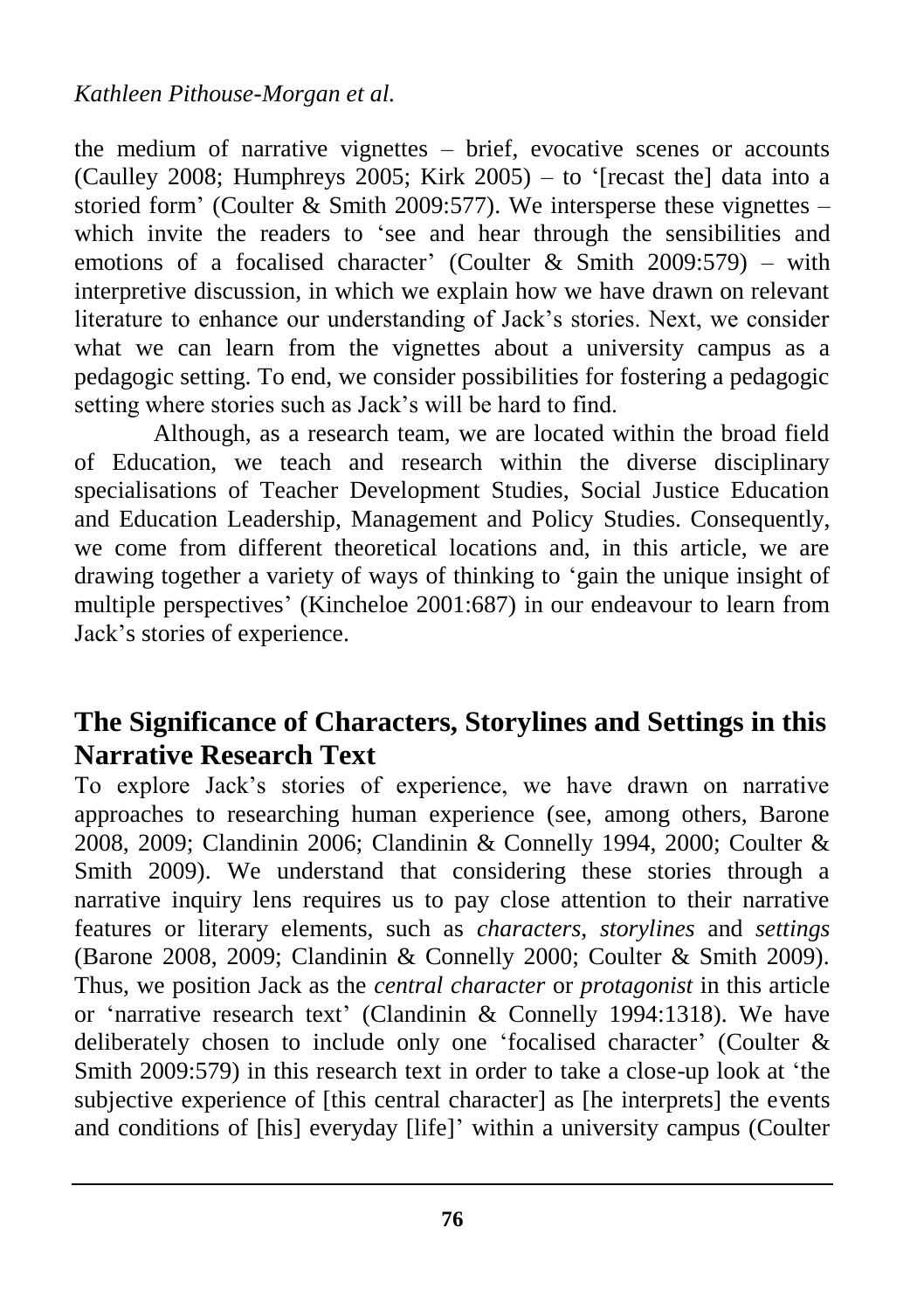& Smith 2009:578, citing Miller). Our decision follows a precedent set by a number of studies within the narrative inquiry research genre that focus on only one central character or research participant (see, for instance, Beattie 1995; Ciuffetelli Parker 2006; Phillion 2002). In these studies, the aim is not to ascertain the *number* of participants that have had similar or different experiences, but rather to re-present and make meaning from the texture, depth, and complexity of one participant's stories of lived experience.

The *storylines* that are re-presented in this research text are based on Jack"s own words, but are re-constructed into narrative vignettes that portray Jack"s stories of experience through brief, evocative scenes and accounts (Caulley 2008; Humphreys 2005; Kirk 2005). We have chosen to use the first person voice for the vignettes because, as Coulter and Smith explain, "in general, a first-person construction lends closeness to the telling: The reader sees the story through the perspective of the character as narrator' (2009:580). We are aware that the form in which we have chosen to represent Jack"s stories both facilitates and influences the meanings that might be made from these stories (Eisner 1997). We are also conscious that because re-presenting data involves making decisions about what to leave out and what to include, the re-presentation that we offer through the vignettes is partial and could have been constructed in other ways (Caulley 2008; Eisner 1997). The use of a narrative device such as vignette to represent data falls within in the genre of 'alternative forms' of data re-presentation 'whose limits differ from those imposed by propositional discourse and number' (Eisner, 1997:5). This work is "alternative" in contrast to more "traditional qualitative research reports, [in which] facts are piled on facts, interview quotes are stacked on interview quotes' (Caulley 2008:429). Researchers who use alternative methods of data re-presentation acknowledge the value of facts and interview quotes, but see these as raw material for constructing evocative re-presentations that "deploy literary devices to recreate lived experience and evoke emotional responses' (Richardson 2000:11).

It is important for us to stress that, while the storylines presented in this article are based on Jack"s individual perspectives on and interpretations of aspects of his lived experience on a university campus, this research text is 'not primarily' about Jack or even about our university (Barone 2009:594). We are interested in exploring how the evocative medium of vignettes might move us and our readers to seek new perspectives on and insights into a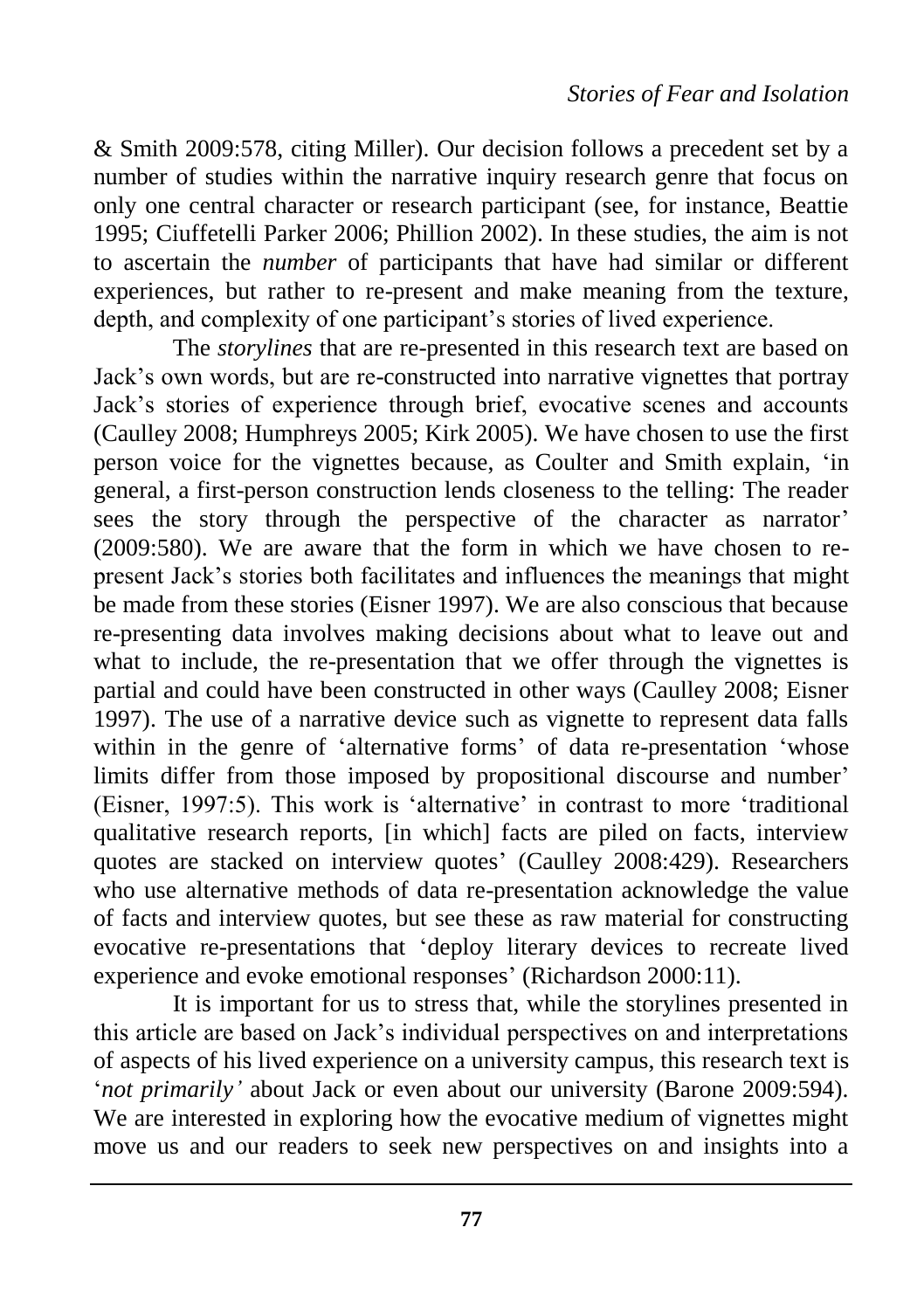disturbing issue that we might perhaps otherwise rather avoid thinking about (Barone 2008; van Manen 1990). However, Barone (2009:596) cautions that we might find that "the best [we] can do is to lure *some* readers on *some* occasions into vicariously witnessing" Jack"s stories of experience. Nevertheless, he maintains that "if the reading experience is sufficiently powerful, it may at least raise "embarrassing questions" (Said 1994) …, or promote ponderings on what causes the suffering and conversations about how best to alleviate it'  $(2009:596)$ . And it is such ponderings and conversations that we seek to evoke through this article.

For the purposes of this narrative research text, our understanding of *setting* is drawn from conceptions of setting as a literary or narrative element (Coulter & Smith 2009). From this perspective, a setting forms the backdrop or surrounding conditions for stories of experience, but it also has considerable bearing on those stories (Clandinin 2006). Thus, in this research, we conceptualise a university campus as the backdrop against or environment within which Jack's stories of experiences occur. Significantly, viewed through a narrative inquiry lens, a university campus as a setting is not merely a backdrop for a student"s lived experience – it is an intrinsic and influential part of that experience. The vignettes that follow in this article are located outside of designated classrooms or study areas. Nevertheless, in our discussion of what we can learn from these vignettes, we consider their pedagogic significance. This is because, in this article, we view pedagogy not as 'the science of teaching' or as a particular approach to teaching and learning, but rather as experiential, formative, and relational learning and teaching processes that can be both formal and informal and that can take place within or outside of official teaching times and teaching venues. We make theoretical connections to humanist and phenomenological perspectives that place the focus of pedagogy directly on people (or characters) and on lived experience (or storylines), emphasising the fundamental significance of human lives, interaction, and relationships in learning and teaching (Allender 2004; van Manen 1990). This "multiperspectival" (Kincheloe 2001:682) view of pedagogy allows us to see a university campus as a setting or backdrop that situates, influences and is influenced by the characters and storylines involved in learning and teaching processes. Hence, we see a university campus as a *pedagogic setting* and we consider what we can learn about such a pedagogic setting from Jack"s stories of experience.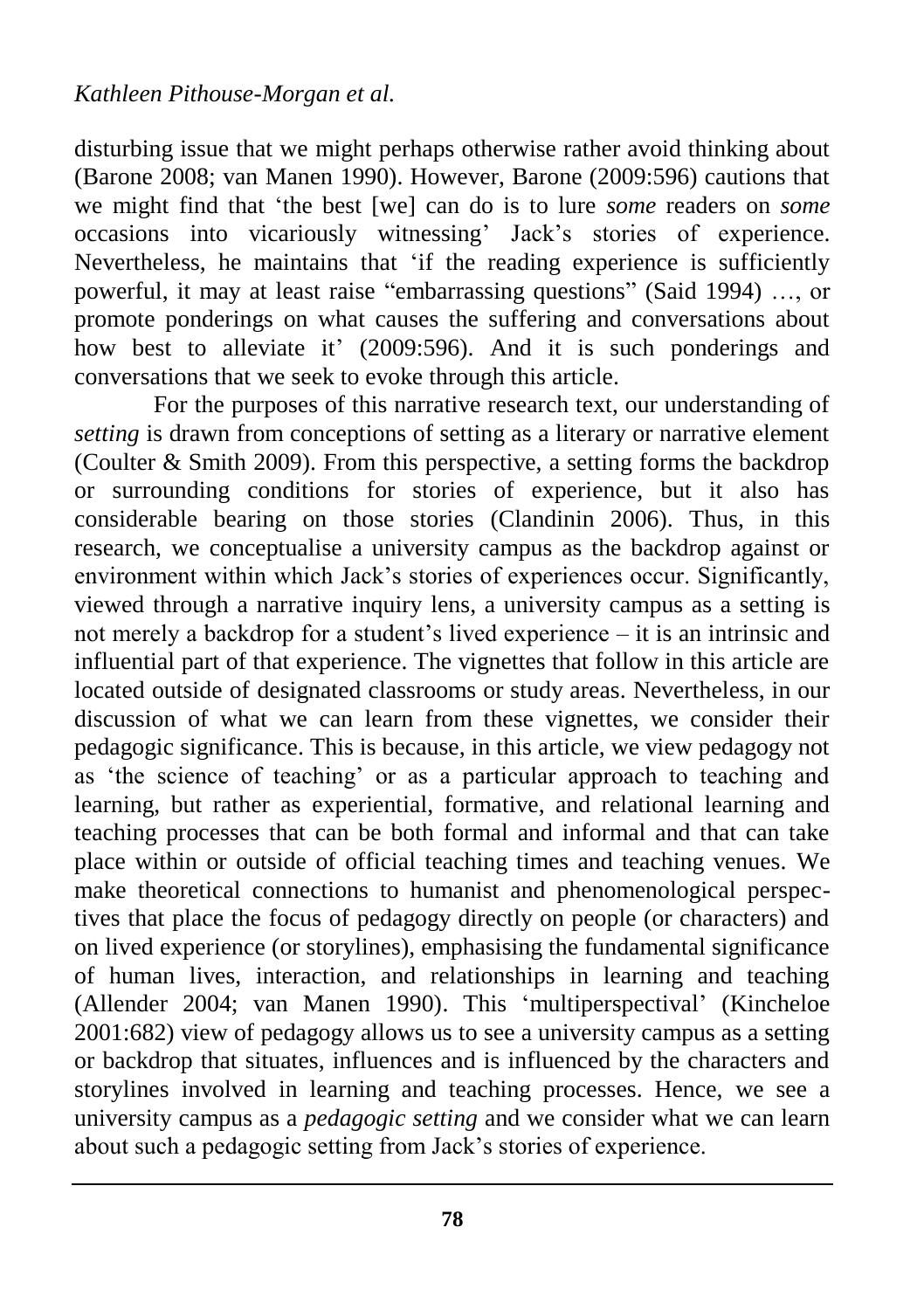#### **Our Research Process**

Jack is one of four postgraduate African international students who have contributed thus far to our research project through participating in a process of unstructured interviews and collage-making. Through this process, we aimed to draw forth the student participants' 'lived stories as data sources' (Connelly & Clandinin 1990:6). Three interviews were conducted with each participant. The first two interviews were of about an hour"s duration and the third interview lasted longer because during this interview a collage was compiled. All interviews were conducted on the university campus. The interviews took over a month to complete, because the student participants, who were also working and studying on the campus, had to fit them into their busy schedules.

The unstructured interviews allowed for the generation of rich and vivid data (Gilham 2010). The interviews granted us the space to get "into the heads" of our student participants to draw out their interpretations of their lived experiences (Cohen *et al.* 2011). Furthermore, unstructured interviews allowed for probing (Brenner 2006; Marshall & Rossman 2006). Probing affords a researcher the opportunity to acquire information that the participants might not have been consciously aware of, and allows deeply concealed beliefs and ideas to emerge (Marshall & Rossman 2006). The following kinds of probes were used in the interviews: *Can you please elaborate. How did this happen? How do you feel about…? Why do you think…? Can you tell me more?* The probing generated supplementary data on the personal experiences and histories of the participants and significant encounters in their lives.

The interviews were accompanied by the use of collage-making (see Butler-Kisber 2008), which was a more participatory approach to eliciting the lived stories of the students. The student participants created collages consisting of pictures and words that connected people and events that they identified as significant to their experiences as international postgraduate students at our university.

Importantly, to enhance the trustworthiness and ethical responsibility of the research process, the participants were asked to verify the accuracy of data that had been generated. In addition, as is common practice in narrative inquiry, they were also involved in the analysis of the data, as significant narrative tensions and patterns emerging from the data were identified and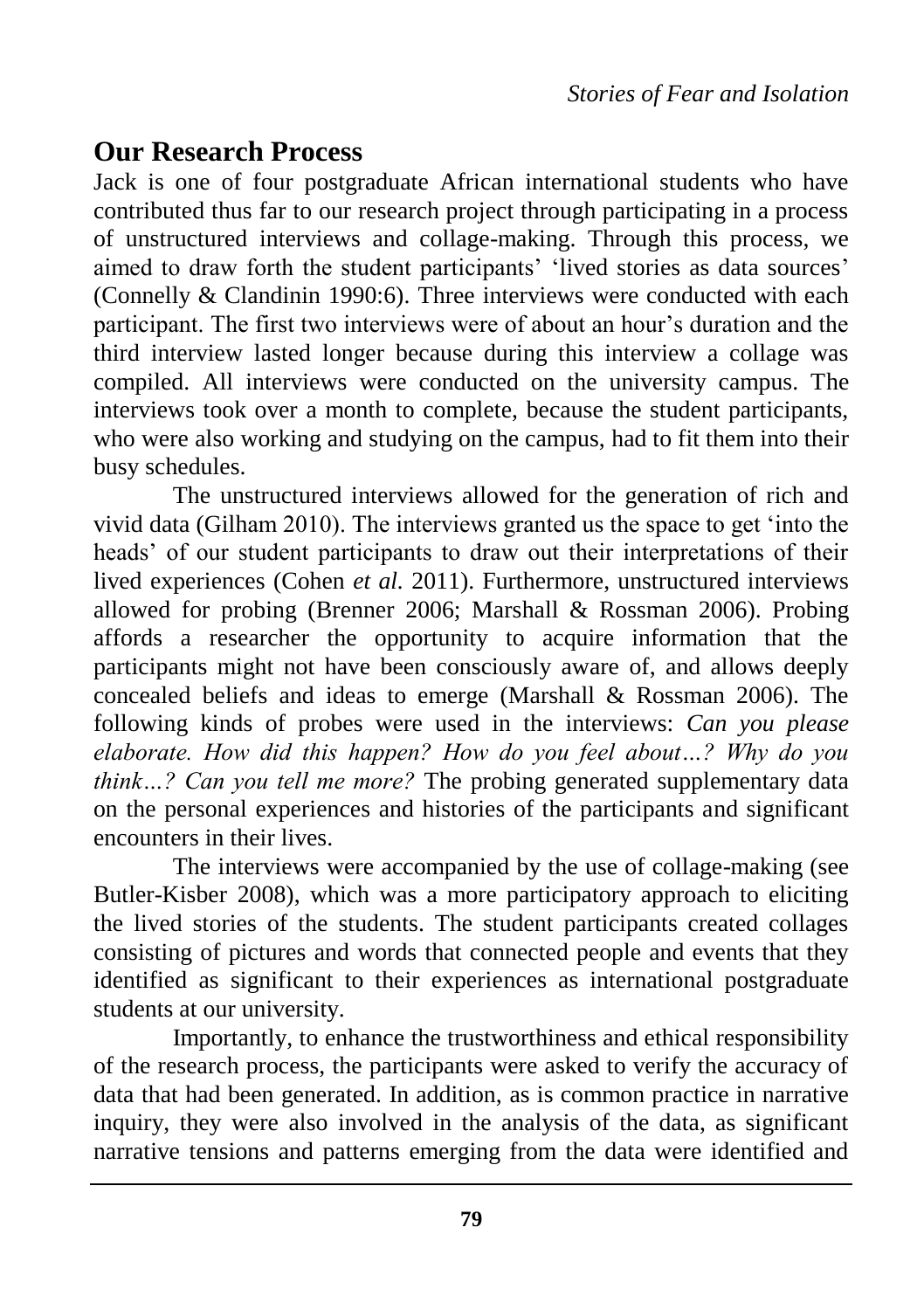discussed with each participant (Clandinin & Connelly 2000). Thus, the data analysis was a participatory and inductive process of "[searching] for emerging patterns, associations, concepts and explanations in [the] data' (Nieuwenhuis 2010:107).

It is important to note that the process of the interviews and collagemaking was facilitated by members of our research project team who are themselves postgraduate students. Our collective thinking was that the participants might feel more comfortable sharing their stories with fellow students rather than academic staff members. The student researchers did indeed seem to establish a good rapport with the student participants. Significantly, the student researchers' experiences of the interviews and collage-making brought to the fore the emotional dimensions of researching lived experience, as explained by one of our student researchers:

> …compiling the collage was a moving exercise as there were times when…the participants became emotional as they compiled the collage with pictures and words that recalled their past and present experiences. As a researcher using collage as a tool for the first time, I realised that no amount of reading on this method can prepare you for reality. When confronted with the participant's emotional breakdown, I was lost for words. The best I could do was to be understanding and respectful to the participants. However, I also realised that the participants just needed an opportunity to release their pent up emotions, and needed a body that would listen to their stories.

Literature on the emotional aspects of researching lived experience (see, for example, Mitchell & Irvine 2008; Pithouse-Morgan *et al.* 2012; Rager 2005a, 2005b) reminds us that it is vital to pay close attention to the emotional impact of the research process, both on the participants and on the researchers. Pithouse-Morgan *et al.* especially "advise novice researchers and their supervisors to make space and time for paying attention to the emotionality of research, particularly when studying emotionally laden topics" (2012:51). Thus, as this project continues, we plan to seek guidance from an experienced counsellor to ensure that, when working with participants, we will all feel equipped to respond supportively to emotional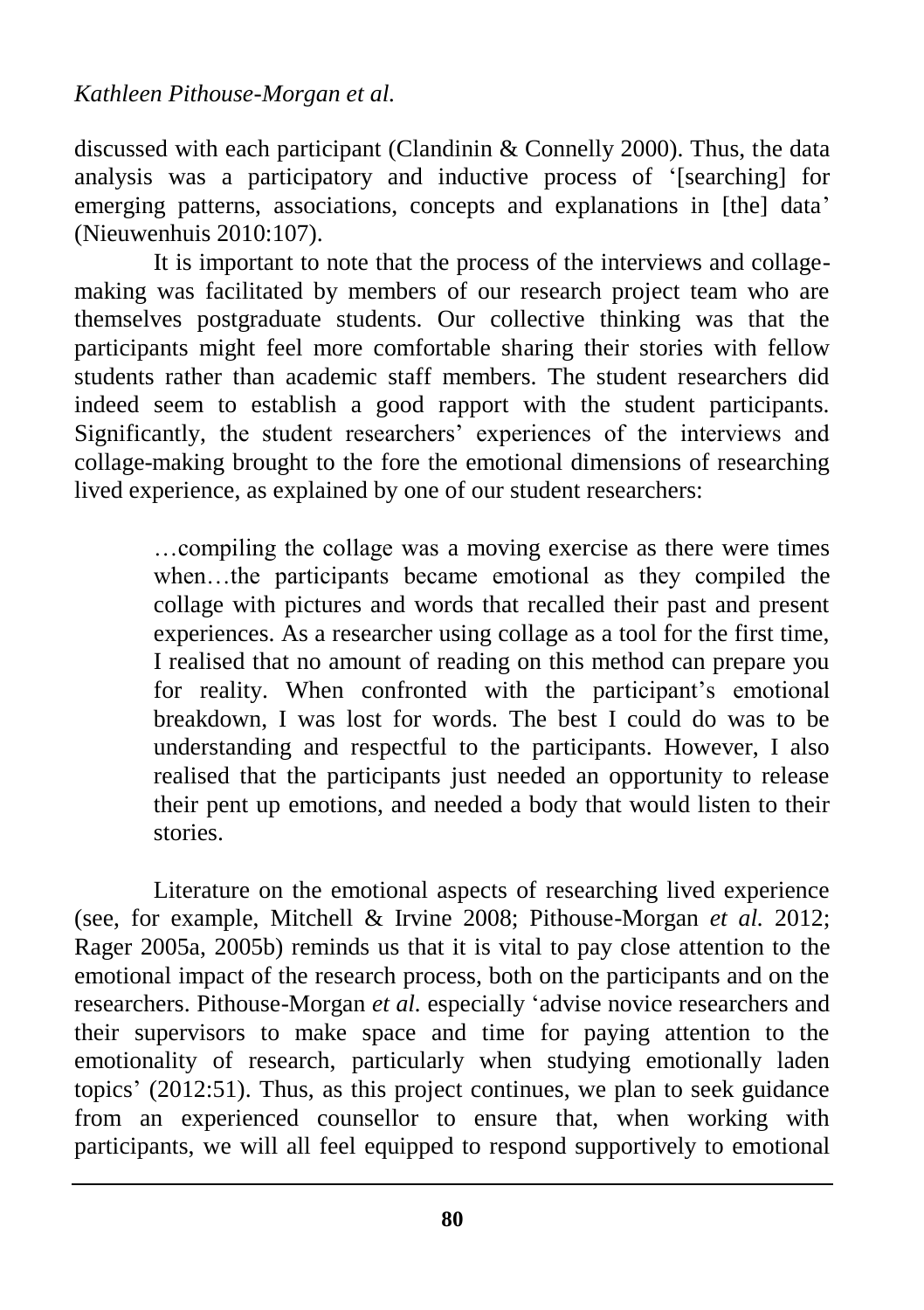issues that might arise, as well as to know when and how to recommend that participants access counselling and support services or to make use of such services ourselves.

#### **Jack's Stories of Experience:** *'You can feel the dislike …. The air … is hostile'*

As sociologist, C. Wright Mills (1959:226) reminds us, "the human meaning of public issues must be revealed by relating them to personal troubles and to the problems of the individual life". For us, the three vignettes that follow help us to make 'human meaning' of a university campus as a *pedagogic setting*. As explained earlier on in this article, we have chosen to portray Jack"s stories of experience through vignettes told in the first person. Coulter and Smith (2009:580) point out that a limitation of using the first person voice to portray the subjective experience of a central character is that we 'cannot include information that the character would not be privy to'. We are not privy to and thus cannot re-present the subjective perspectives of the other characters who feature in these vignettes. What is re-presented in the vignettes is *Jack's* account and reading of the actions and viewpoints of these characters.

In this first vignette, Jack recounts how his "home" on the university campus has become a place of fear and isolation for him:

> When I arrived at [the university], I was assigned a flat reserved for international students and postgraduate students. This flat is attached to the undergraduate section. The students share a common lounge for watching TV. However, I do not enjoy the luxury of watching TV in that lounge because of an incident that occurred there. I therefore try to avoid that place now. Last year, I had a bad experience. I was here a short while and I was watching soccer in the lounge and a group of guys came in. They were drunk. They wanted to watch Generations [a popular local soap opera]. They questioned me on why I was watching soccer instead of Generations. So I offered them the TV and told them that they were welcome to watch Generations as I did not mind. I was just trying to be polite, knowing how they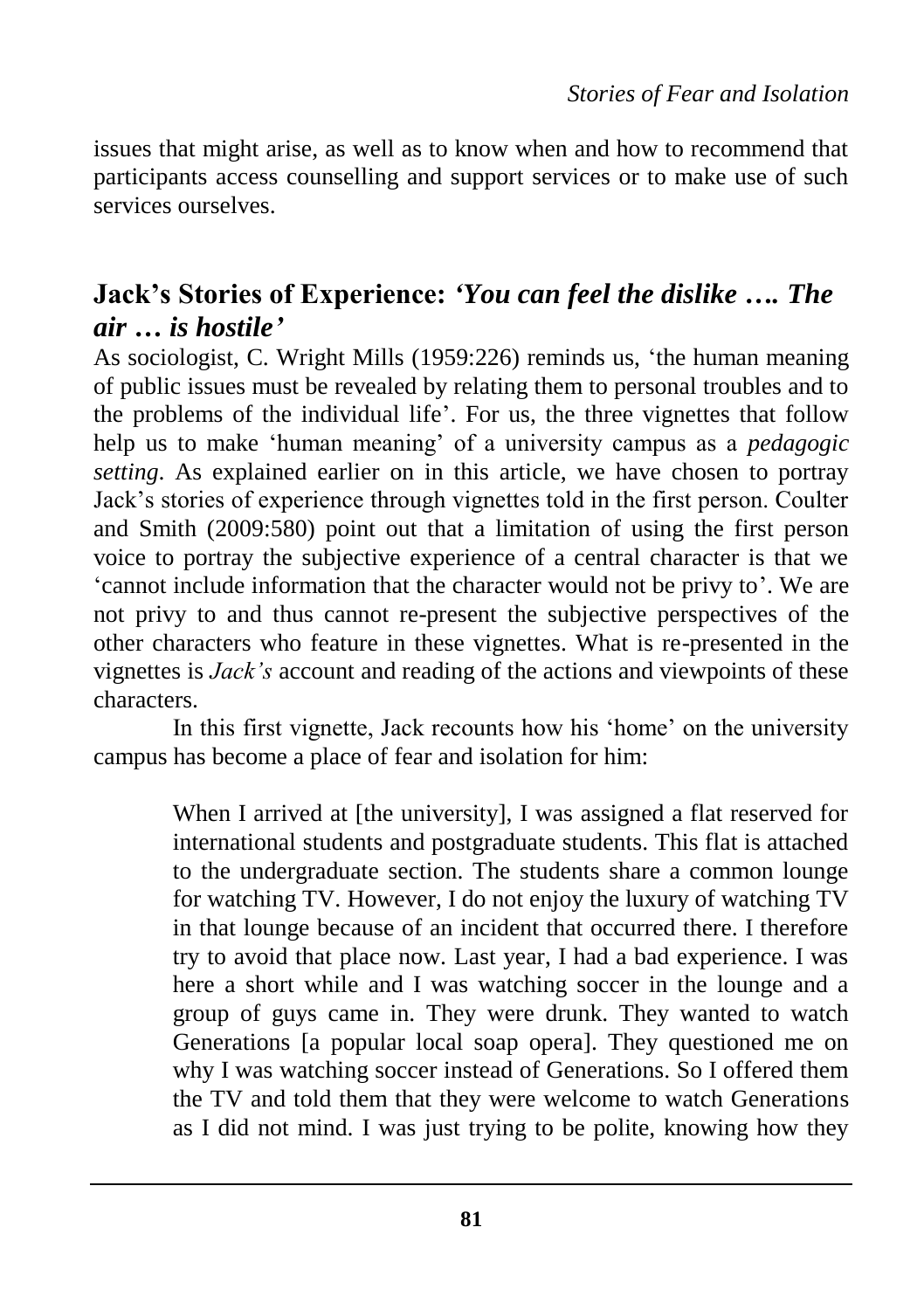felt towards foreigners and that they were hot tempered. But they still became offended. They were angry that I was not watching Generations, which was a South African programme. This one guy took his beer and poured his drink on me. He was a first year student and I was in Honours. So I just got up and walked away. From that time, I have not been down to the lounge to watch TV. I did not lodge a complaint. I am muscular and I can defend myself. But I also know if they gang up on me then they can stab or shoot me at any point.

To better understand this vignette, we draw on Soldatova"s (2007) analysis of xenophobia as a psychological phenomenon. While xenophobia is commonly understood as a fear of *foreigners* – with 'foreigner' meaning people who come from another place or country – and this is the meaning that has largely been conveyed by the press and social commentators when labelling the violence against African migrants in May 2008 as "xenophobic attacks", Soldatova describes xenophobia as "the fear and dislike of certain groups of people" (113) that can be based on a variety of perceived differences, including racial, ethnic, religious, cultural or physical difference. Thus, according to this psychological perspective, the perceived "foreignness" or "othering" that is at the core of xenophobia is not limited to being from another place or country. Additionally, Soldatova (112) explains, "the existence of negative stereotypes in regard to any single group considerably increases the likelihood that negative stereotypes will take shape in relation of other groups too'. Similarly, in the South African context, Neocosmas (2006:129) argues, "Women, the poor, and ethnic minorities *inter alia* can be regularly subject to such xenophobia (they become the 'other' in the situation)'. Hence, this suggests that although the vignettes portray Jack"s stories of experience as an African international student, it is important to bear in mind that similar stories of fear and anxiety might be heard from women students or indeed any students who become the 'other', an object of irrational fear and dislike, in certain situations.

According to Soldatova (2007:107), "the human propensity to divide the world into *We* and *They* is one of the basic peculiarities of human nature and the central psychological mechanism of xenophobia". Soldatova explains that this basic human tendency develops into the "socially dangerous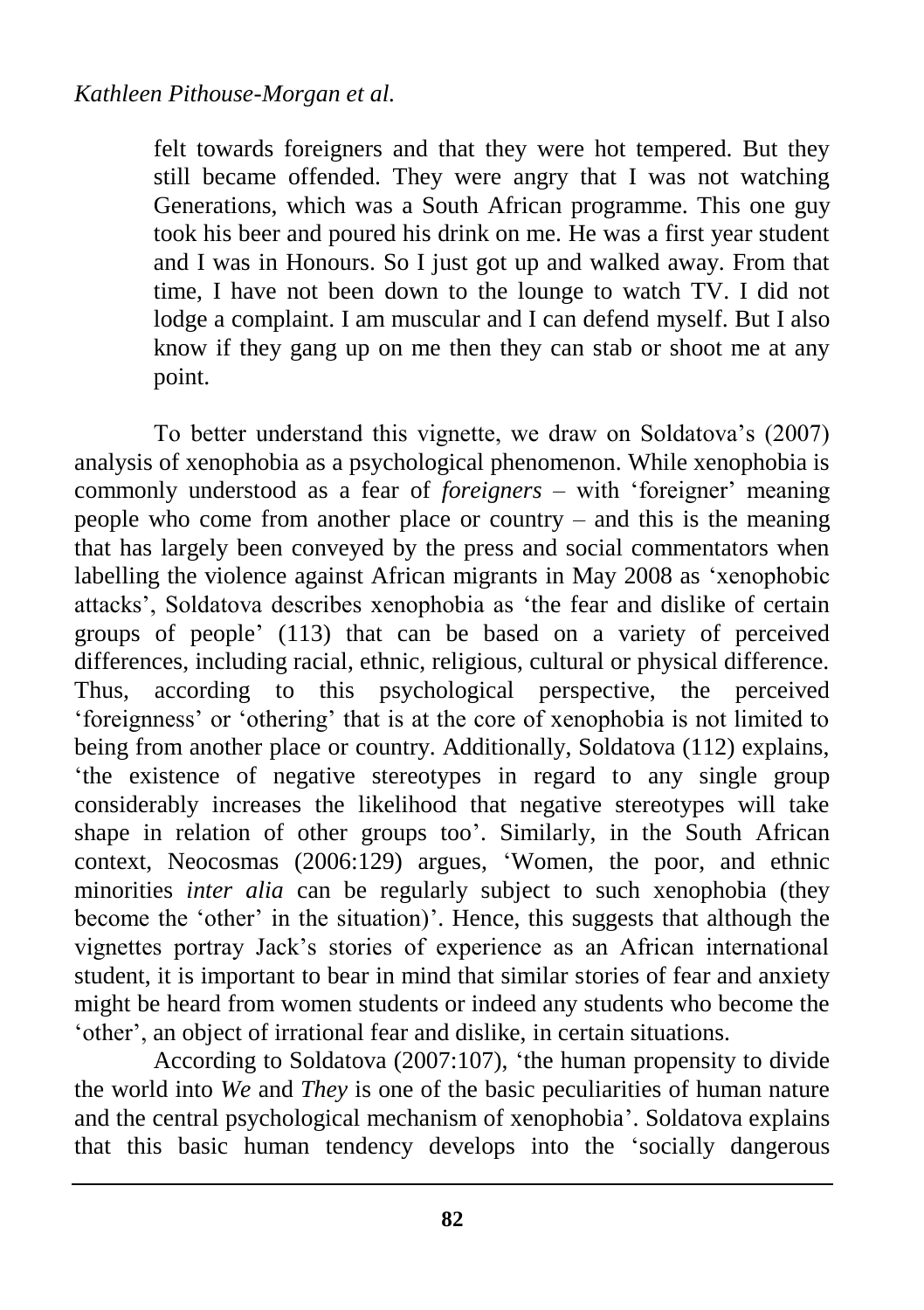phenomenon" (119) of xenophobia in situations of heightened social tensions when people feel anxious and unsafe and see others – foreigners of whatever kind – as the cause or embodiment of their anxiety and fear. From this psychological perspective, therefore, experiences of xenophobia would be characterised by "discrimination, alienation, isolation, confrontation, violence and conflicts" (119) that are related to the perceived "foreignness" or "otherness" of certain groups of people.

In the next vignette, Jack goes on to give an account of his anxiety about going near the campus Student Representative Council (SRC) offices – the very place where one might assume students experiencing difficulties could go for advice and support:

> I do not like the SRC area. It is a very powerful space. I am very sceptical when I go towards the SRC office. It's a place that instils fear. It's a place where the students identify the things they want and don't want. It's not an official policy that they don't like foreigners. But when you go there it is implied. You can feel the dislike. The air around the SRC building is hostile.

As Jack points out, the SRC offices are a place of power. Sociological research into xenophobia in South Africa (Landau *et al.* 2005; Neocosmas 2006) emphasises that although it is not *'official policy that they don't like foreigners'*, places of power such as government offices and police stations are often places of discrimination, harassment and even violence for those seen as 'foreigners', especially black African migrants. From Jack's account, it appears that he has not actually experienced overt harassment or violence at the SRC offices and yet, it is a place that fills him with fear. It is certainly not a place where he has been made to feel welcome or where he might feel able to *'lodge a complaint'* about xenophobic harassment.

In the final vignette, Jack explains that, because of his constant anxiety and fear, his movements around and beyond the university campus are restricted. He reveals that it is only in certain designated learning and teaching spaces that he feels able to drop his guard:

> I have adopted some mechanisms to survive at [this university]. There are many spaces within this campus that I am not at ease in. I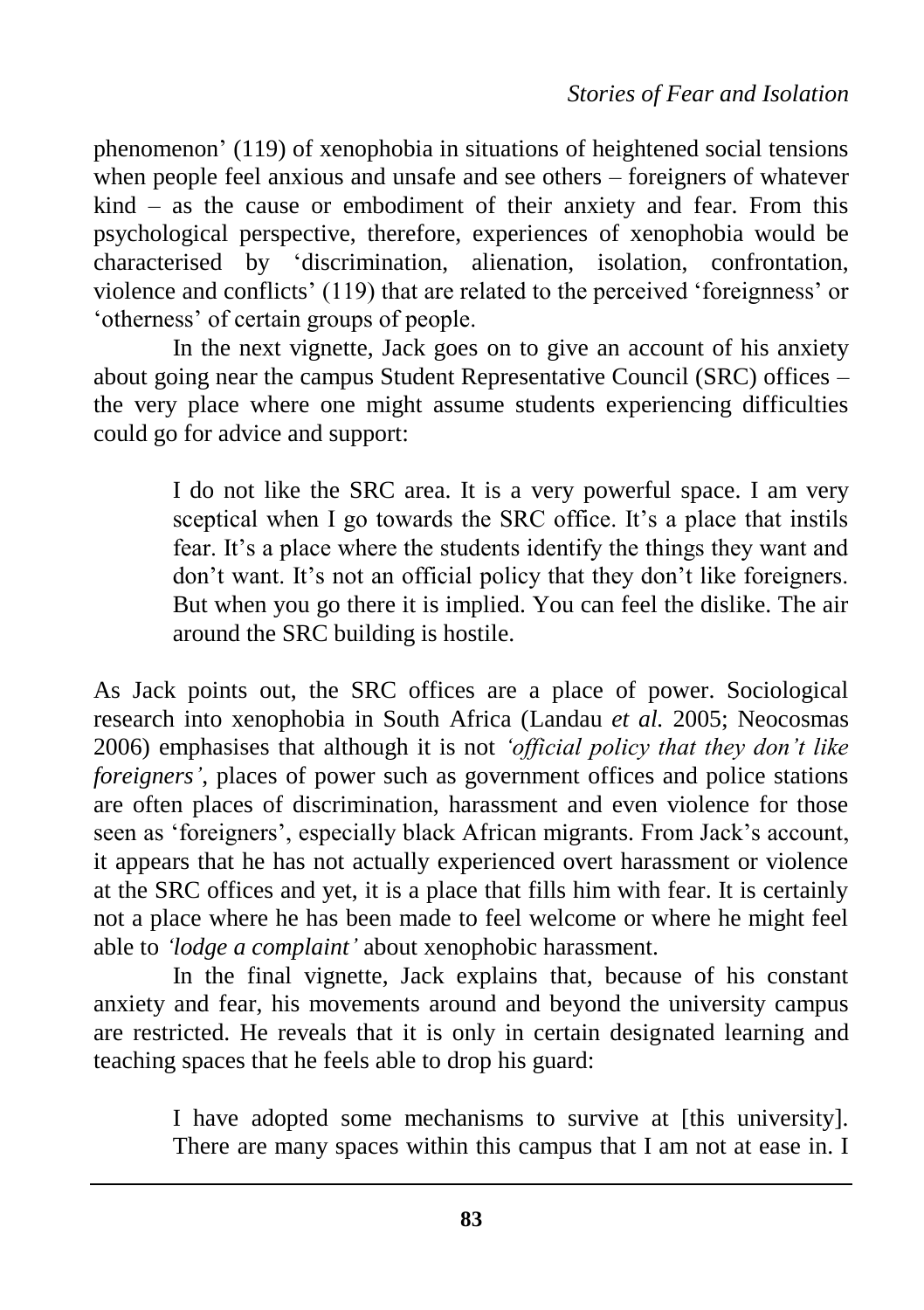am always reminded that I am different. So I choose to just keep quiet. I also ensure that I have the right amount of money that I need when taking a taxi for fear of talking and being found out that I am a foreigner. The only places that I find solace in are my study room at the [university] campus; when I am with my supervisor in his office and when I am in the library.

Viewed from a humanist and phenomenological perspective, human interaction and relationships are fundamental to pedagogy. From this perspective then, a pedagogic setting in which *even one* student's everyday life is constrained by a persistent fear of xenophobic violence is a pedagogically unsound setting for all of us. Nevertheless, while these three vignettes portray only Jack"s stories, it is significant that his accounts of living with a fear of xenophobic harassment and violence resonate with the accounts of the other three African international postgraduate students we interviewed. Jack"s reading of his experiences also corresponds with accounts given by 10 other African international students studying on a different campus at our university who were interviewed for a recent Masters study (Shabangu 2011). Furthermore, Jack"s stories are congruent with findings from research into doctoral education at a range of South African universities which found that international students identify xenophobia as a significant barrier to their academic success (Herman 2011).

### **What can we Learn about a University Campus as a Pedagogic Setting?**

The three vignettes highlight how Jack"s reading of aspects of his life on a university campus has resulted in an everyday fear and a feeling of confinement or loss of freedom. Despite his fear and anxiety, Jack has chosen to continue with his studies at our university. The reasons he gave for continuing included learner-centred approaches used in lectures, his positive relationship with his supervisor and access to technology. Accordingly, one might argue that, in pedagogic terms, Jacks" experiences at our university are positive. However, if we consider the *pedagogic setting* – or conditions for learning on a broader scale – that is evoked in the vignettes, another picture emerges.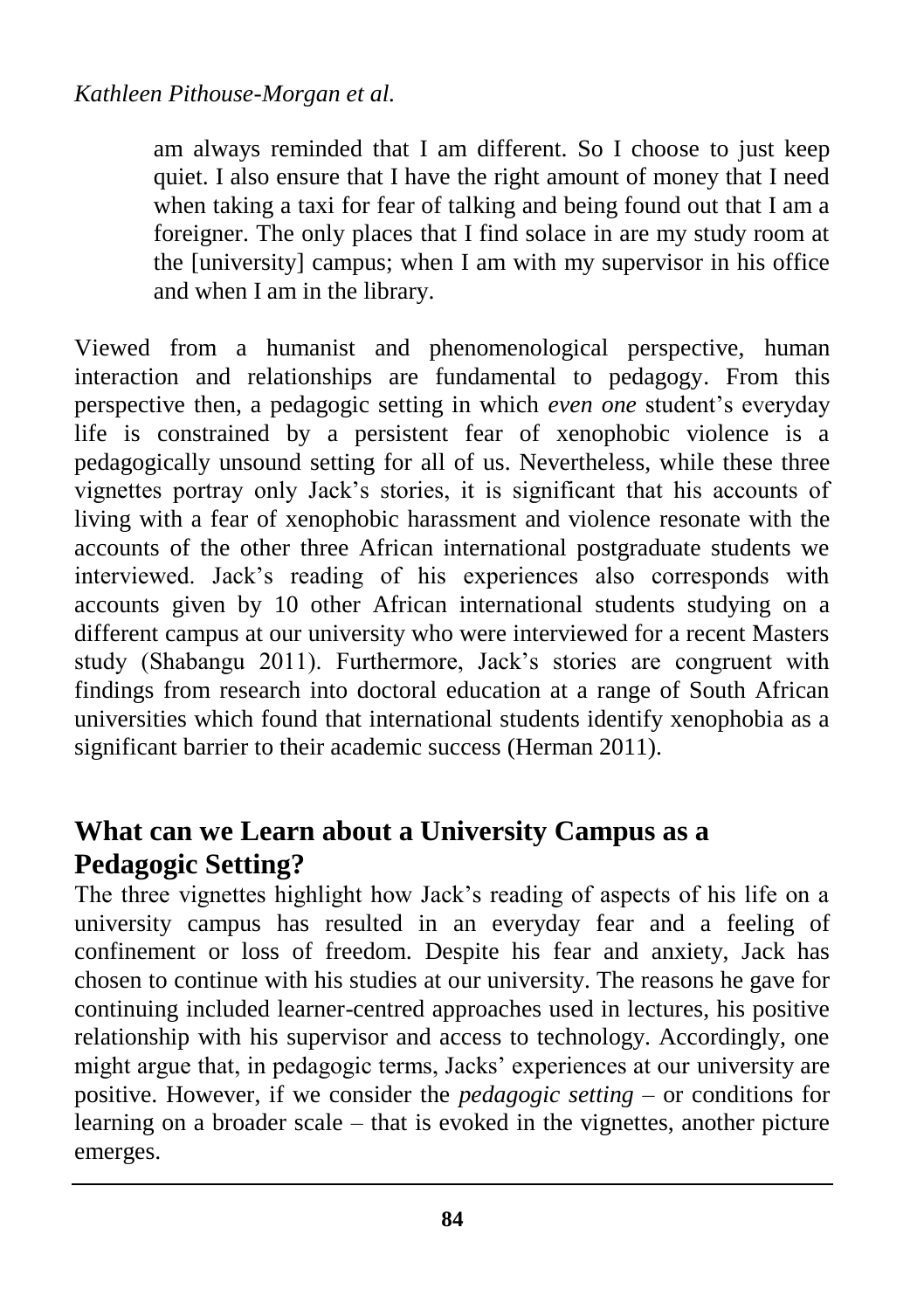From Jack"s stories, it does not appear that he has experienced what might be termed "serious" physical xenophobic violence. However, the vignettes reveal that he is almost always afraid, anxious and on guard. Similarly, Shabangu"s study (2011) "demonstrates how the fear and threat of xenophobic harassment is a constant feature in the lives of foreign students, and this research highlights how the students do not have to be victims of a xenophobic attack to experience the trauma and anxiety associated with an actual attack" (iv). Feminist psychologist, Maria Root (1989, 1992), describes how an ever-present fear of violence can result in what she terms 'insidious trauma'. As Brown (1995:107) explains, this term 'refers to the traumatogenic effects of oppression that are not necessarily overly violent or threatening to bodily well-being at the given moment but that do violence to the soul and spirit'.

As well as living in fear, the vignettes demonstrate how Jack"s movements around and beyond the university campus are constrained. As far as possible, he limits himself to moving to and from the few spaces where he feels more secure. In a sense, one could say that he is living in captivity. Psychiatrist, Judith Herman (2001), explains that prolonged confinement can result in 'insidious', 'chronic trauma' (86) and she emphasises the 'corrosive psychological effects" (81) of such trauma, chiefly, feelings of "disempowerment and disconnection from others" (132). If we understand human interaction and relationships as central to pedagogy, then this is indeed cause for concern. Furthermore, from an adult learning perspective, Kerka (2002:para. 2) lists numerous ways in which experiences of trauma can impede learning, including "difficulty beginning new tasks … inability to trust (especially those in power), fear of risk taking … eroded selfesteem/confidence, inability to concentrate'. Thus, what the vignettes bring home to us is that when a student's everyday life on a university campus is infused with fear and unease, the setting or conditions for her or his learning can be understood as pedagogically unsound, even when effective teaching and learning activities might be seen to be taking place in designated spaces.

One might argue that as Jack does not actually seem to have been physically hurt in a xenophobic attack, his subjective reading of events and spaces as xenophobic is an "overreaction", perhaps fuelled by images such as those of 'the burning man.' In this regard, we find Jenny Horsman's (1997) concept of "canaries in the mine" a helpful way of understanding possible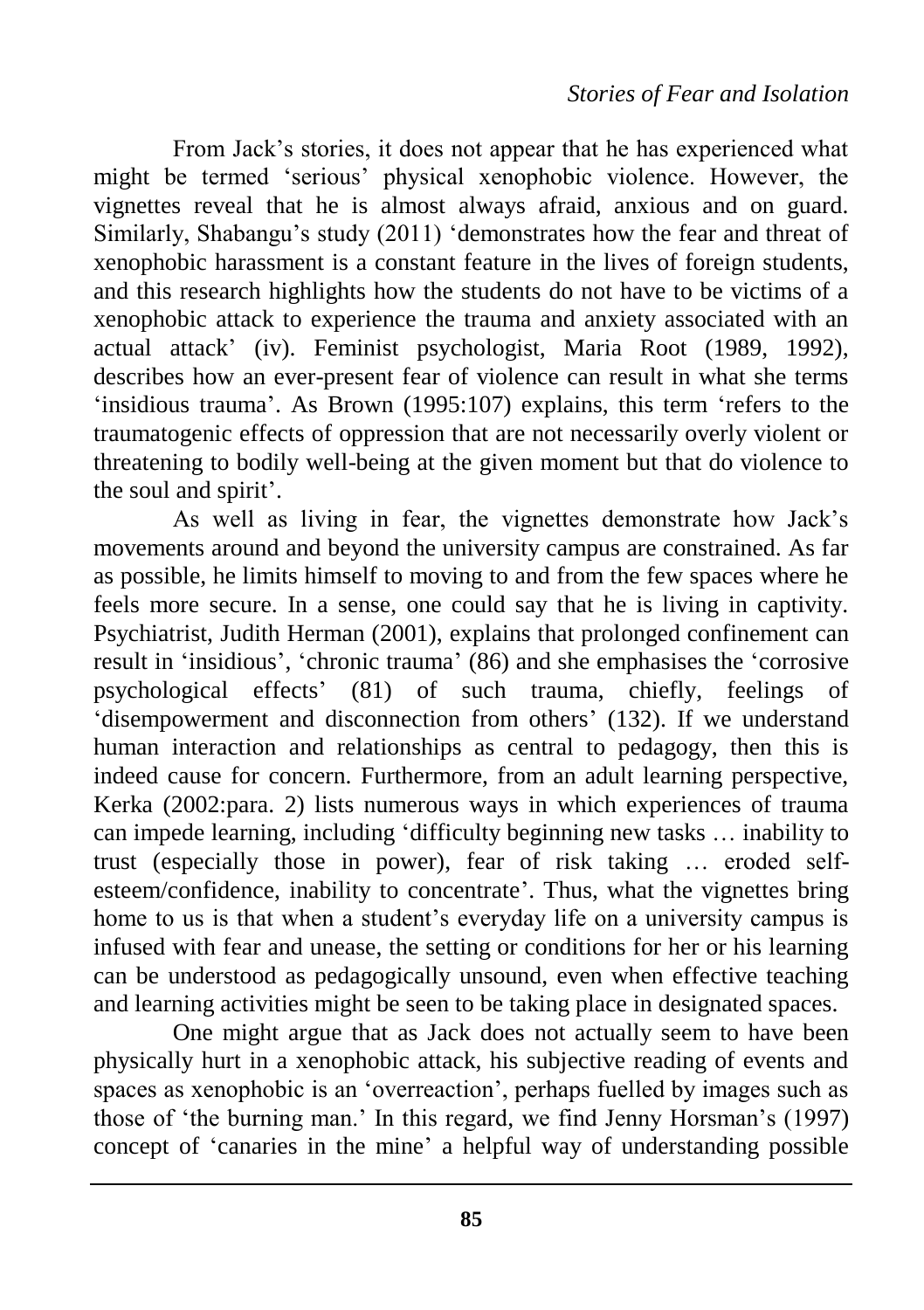implications of Jack"s seeming "overreaction". Horsman, a literacy educator who studies the impact of violence on learning, explains that the concept of "canaries in the mine":

> helps to shift the unproblematic sense of what is ordinary and healthy, and whose judgment of how serious the violence is should count. Miners carried canaries (or sometimes other birds) into a mine to provide an early warning system for lethal gas. The birds were more sensitive than humans to the gas – low levels were toxic to them. When the birds keeled over, they were not seen as overreacting. Their reaction to the gas was a valuable warning. Even though the miners could not sense the gas, it was present, and they knew they should leave the mine before the levels also became lethally toxic to them (9-10).

Hence, if we recognise Jack's responses as a 'useful warning' that there is something potentially 'lethally toxic' in our pedagogic setting, then rather than dismissing Jack"s stories as overreactions, we could see them as an indication that some kind of change might be needed.

### **Possibilities for Fostering Change in a Pedagogic Setting**

The aim of narrative inquiry is not just to generate, re-present and make sense of lived stories. It is incumbent on narrative inquirers to try to learn from these stories in order to envision possibilities for change (Barone 2009; Clandinin & Connelly 2000; Ritchie & Wilson 2000). Thus, here we consult an multidisciplinary range of "scholarly conversations" (Clandinin & Connelly 2000:136) to consider what we can learn about cultivating a pedagogic setting where stories such as Jack"s will be hard to find.

Sociological and psychological research draws attention to the powerful role that can be played by educational programmes in counteracting xenophobia (Hadland 2008; Soldatova 2007). Additionally, sociological and educational researchers such as Neocosmas (2006), Landau *et al.* (2005) and Pearce (1999 cited in Kerka 2002) argue that, while official policy might not be xenophobic or even might be explicitly anti-xenophobic, it is important to acknowledge that "institutions make personal and structural violence possible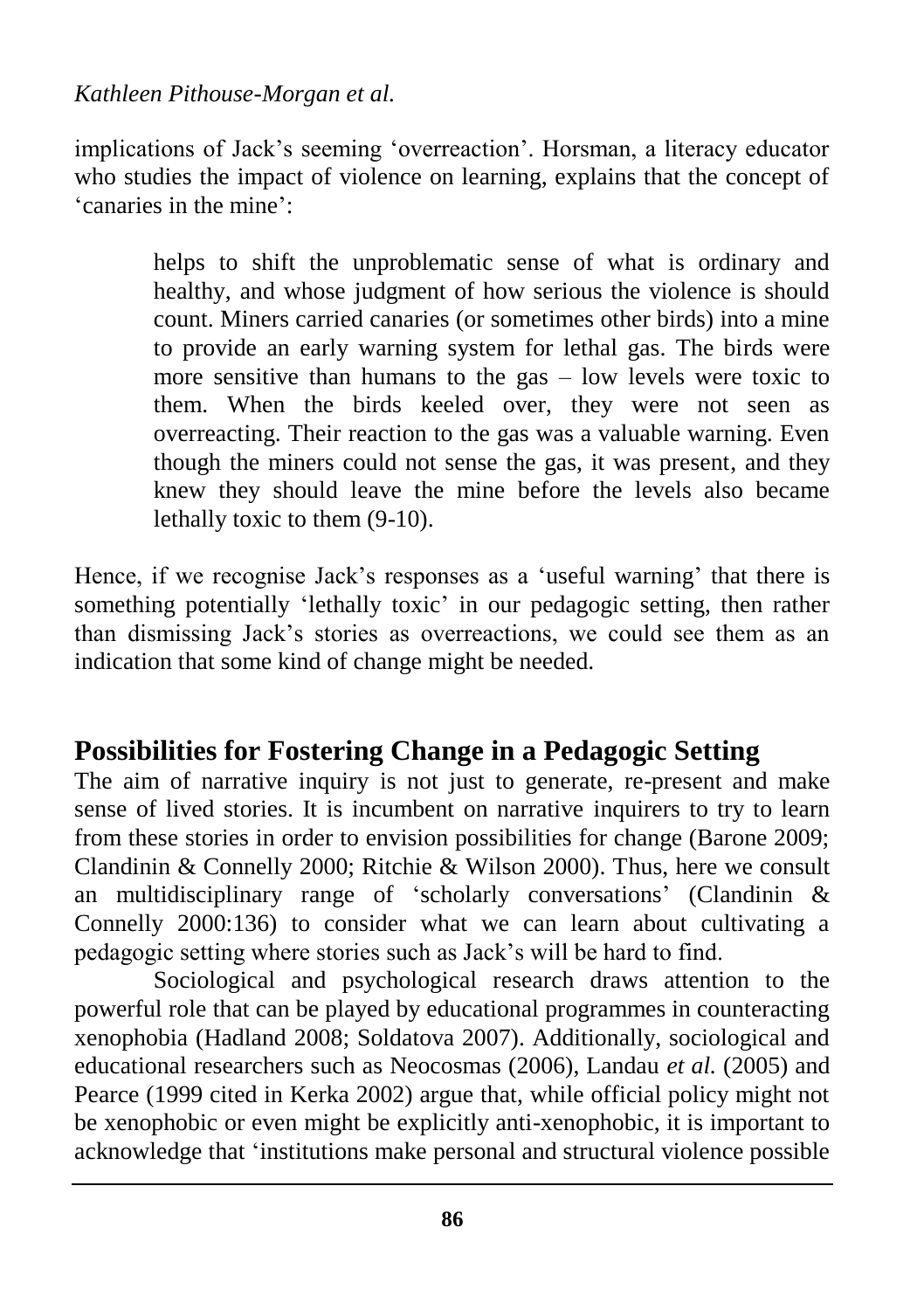and legitimize it" (Pearce 1999 cited in Kerka 2002: para. 4). In this regard, a sociological understanding of social construction offers insights into the processes and institutions of social formation – in other words, the processes of "othering", which might contribute to unsound pedagogic settings.

For instance, Harro (2000) has noted the cycle of socialisation in which stereotypical conceptions about different social groups are initiated across different levels of society. The dominant tendency is to set different social identities in oppositional terms by means of affirming one social identity at the expense of disparaging the other. The stereotypical conceptions that cast people who are perceived to be different (or "foreign") in oppositional and inequitable relationships are normally reinforced at a personal level (through friends and close family members), an institutional level (school, university policies and practices) and a societal level (societal rituals, language use and so on) (Jackson & Hardiman 2000). Jack"s lived stories suggest a conception of himself as belonging to a different, albeit denigrated, social group –foreign African students. It is this "foreigner" social location, and its positionality within dominant discourses within South Africa that seem to generate anxiety, especially given the xenophobic attacks directed towards African migrants. So the challenge for us as a university community is, how can we re-imagine our pedagogic settings in ways that counteract negative and devaluing societal constructions in South Africa regarding 'others', such as 'foreign' African students?

One way would be to do everything possible to ensure that none of our students (or staff) experiences any form of what Young (2000:100) terms the "five faces of oppression", which she identifies as "marginalisation, exploitation, violence, cultural imperialism and powerlessness'. Young's argument is that these are the characteristic features of any forms of human injustice, such as racism, sexism, xenophobia, homophobia, and that one or more of these faces are present in any oppressive context. Jack's stories illustrate that, at the very least, he experienced one of these faces of oppression: a sense of powerlessness in respect of fearing university structures such as the Student Representative Council, which is meant to protect the interests of all students. This indicates a need to not only address these issues within the official teaching curriculum, but more importantly within the broader pedagogic settings of our institution. To do this would entail explicitly anti-xenophobic educational programmes, aimed at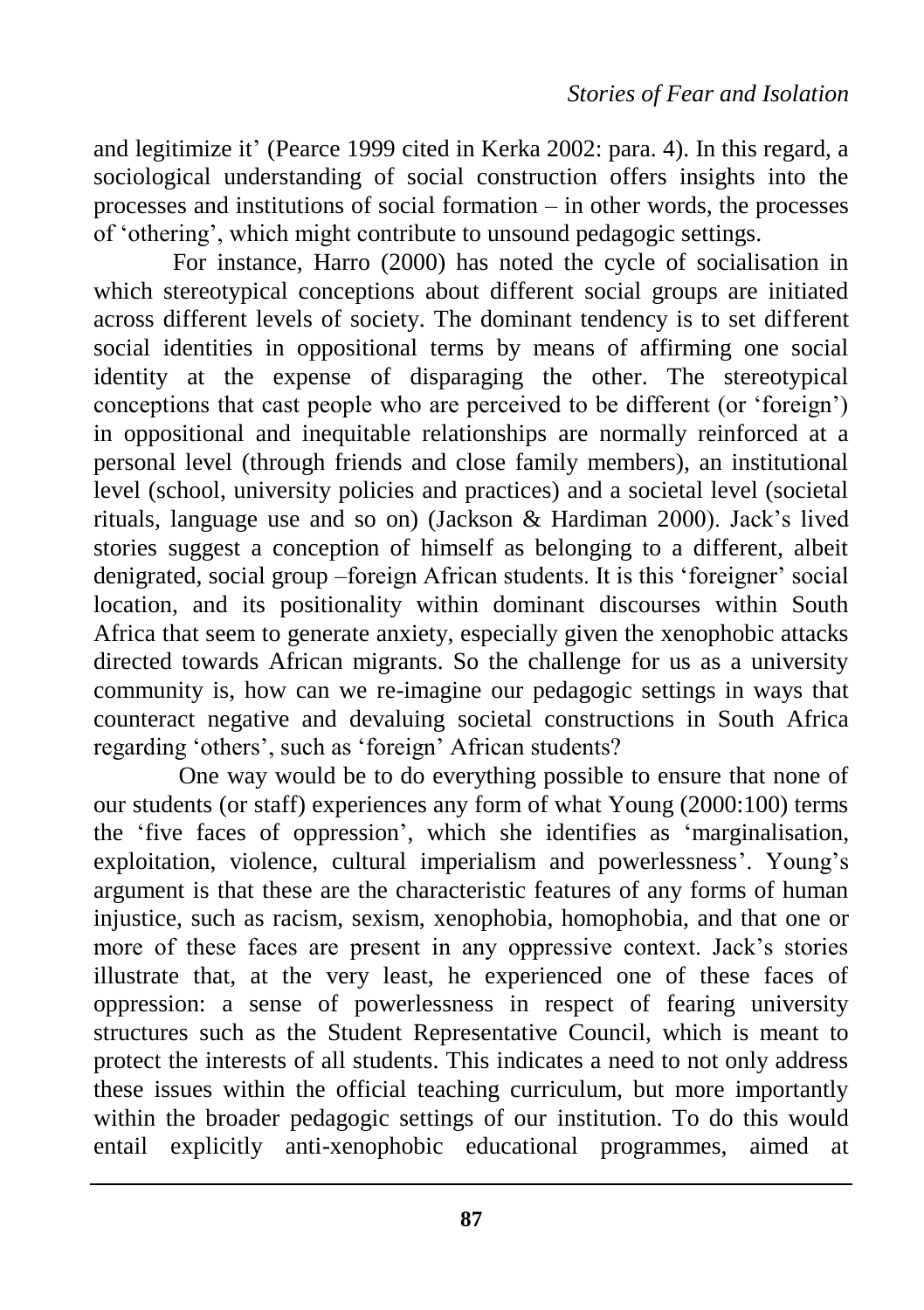challenging the "othering" of any members of our university community and building what Young  $(2011:x)$  calls a 'community of communities', in which human beings can enjoy social differentiation without the need for violence, marginalisation and exclusion and in which individuals have not only the equal rights of liberalism but also an equal right to flourish as human beings.

From another perspective, discursive theorists (Foucault 1986; Burr 2000, Weeden 1999) argue for the need to focus on discourse as a critical variable in the processes of social identity formation. Because discourse is a means by which we organise our ways of behaving, interacting, valuing and thinking (Bharuthram 2006), this could play a vital role in supporting educational programmes for the creation of anti-xenophobic pedagogic settings. Unfortunately, most current dominant discourses are hegemonic (Connell 2000) and premised on unjust and inequitable social relations (Harro 2000). This means that doing nothing about the xenophobiac experiences illustrated in this study would only serve to maintain the status quo. Hence, we maintain that educational programmes that attempt to foster alternative discourses regarding "foreign" African students, and other forms of social difference could be used to support just pedagogical settings.

Nonetheless, we also take note of how critical sociologists (Renold 2005; Mohanty 1992; Alvensson & Skoldberg 2000; McNay 2000) dispute the taken-for-granted forms of power inequalities propagated by conceptions that regard individuals (for instance, "foreign" African students) as victims of the structural social identity formations. These theorists uphold the notion that xenophobic experiences are re/produced by social relations, which constrain, but do not fix, individual action and identity. The idea of experience as having both "discursive" and "embodied" aspects (McNay 2000:25) means that individuals have the ability to interpret experience in fluid and diverse ways. This fluidity could be understood as a source of agency with the potential for those who are "othered" to challenge and possibly change inequitable social relations in our institutions. However, within contexts where social inequalities take the form of life threatening violence, the possibilities for agency might be limited. Creating a conducive and fear-free environment for all students to have a decent quality of academic and social experience and to be equitably valued and affirmed regardless of their nationality and race would be an important goal in this regard.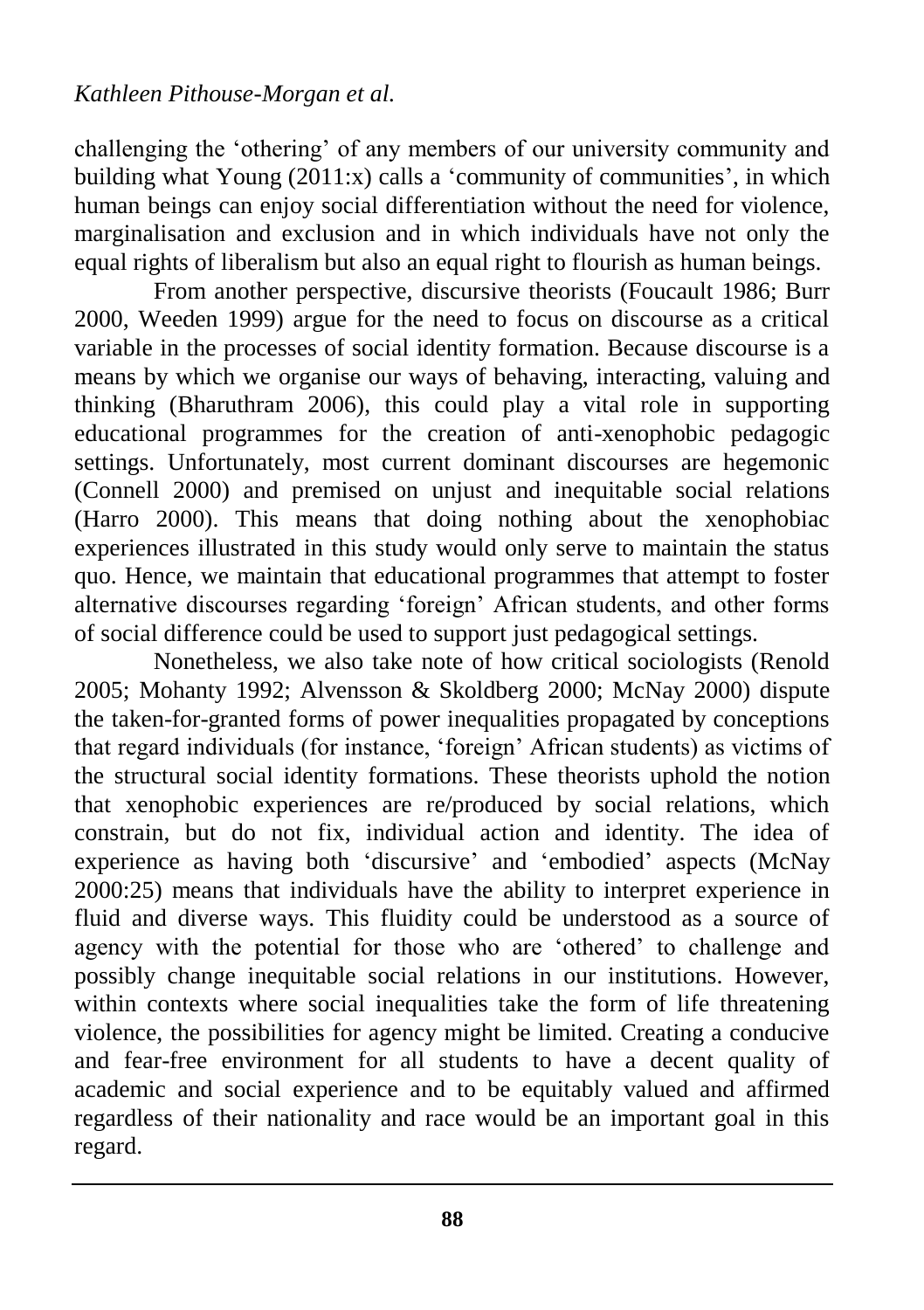## **Concluding Thoughts**

In this article, we have taken a narrative inquiry approach to exploring what we can learn about a university campus as a pedagogic setting from one African international student's stories of aspects of his everyday life within the campus. As a multi-disciplinary research team, considering Jack"s stories through a multiperspectival theoretical lens has allowed us to gain insight into the disturbing issue of student experiences of xenophobia on a university campus and to see that Jack"s "personal troubles cannot be solved merely as [his] troubles, but must be understood in terms of [the] public [issue]' (Mills: 1959:226) of fostering pedagogic settings that are nourishing and secure for all those who learn, teach and live within them.

#### **References**

- Allender, JS 2004. Humanistic Research in Self-Study: A History of Transformation. In Loughran, JJ, ML Hamilton, VK LaBoskey & T Russell (eds): *International Handbook of Self-Study of Teaching and Teacher Education Practices*. Dordrecht: Kluwer Academic Publishers.
- Barone, T 2008. Creative Nonfiction and Social Research. In Knowles, JG & AL Cole (eds.): *Handbook of the Arts in Qualitative Research*. Thousand Oaks, CA: Sage Publications.
- Barone, T 2009. Narrative Researchers as Witnesses of Injustice and Agents of Social Change? *Educational Researcher* 38, 8: 591 - 597.
- Beattie, M 1995. The Making of a Music: The Construction and Reconstruction of a Teacher's Personal Practical Knowledge during Inquiry. *Curriculum Inquiry* 25, 2: 133 - 150.
- Bharuthram, S 2006. *Developing Reading Strategies in Higher Education Through the Use of Integrated Reading/Writing Activities: A Case Study at a University of Technology in South Africa.* Unpublished PhD Thesis, University of KwaZulu Natal, Durban.
- Brenner, ME 2006. Interviewing in Educational Research. In Green, JL, G Camilli, PB Elmore (eds): *Handbook of Complementary Methods in Education Research*. Washington, DC & Mahwah, NJ: American Educational Research Association and Lawrence Erlbaum Associates.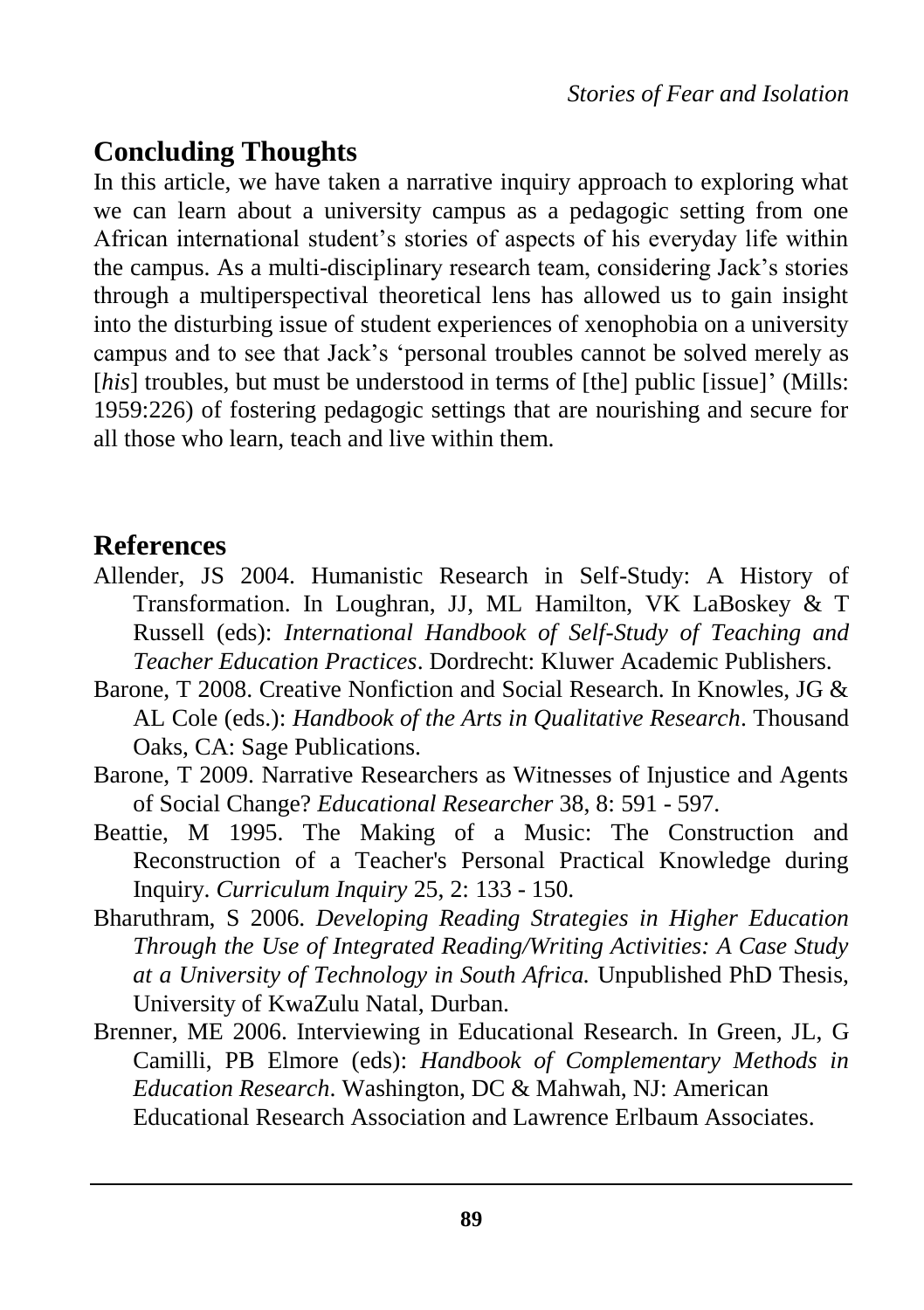- Brown, LS 1995. Not Outside the Range: One Feminist Perspective on Psychic Trauma. In Caruth, C (ed): *Trauma: Explorations in Memory*. Baltimore, Maryland: Johns Hopkins University Press.
- Burr, V 1995. *An Introduction to Social Constructionism*. London: Routledge.
- Butler-Kisber, L 2008. Collage as Inquiry. In Knowles, JG & AL Cole (eds): *Handbook of the Arts in Qualitative Research*. Thousand Oaks: Sage.
- Caulley, DN 2008. Making Qualitative Research Reports Less Boring. *Qualitative Inquiry,* 14, 3: 424 - 449.
- Clandinin, DJ 2006. Narrative Inquiry: A Methodology for Studying Lived Experience. *Research Studies in Music Education* 27, 1: 44 - 54.
- Clandinin, DJ & FM Connelly 1994. Forms of Curriculum Inquiry. In Husen, T & T Postlethwaite (eds): *The International Encyclopaedia of Education*. Oxford: Elsevier Science.
- Clandinin, DJ & FM Connelly 2000. *Narrative Inquiry: Experience and Story in Qualitative Research*. San Francisco: Jossey-Bass Publishers.
- Cohen, L, L Manion & K Morrison 2011. *Research Methods in Education.*  7<sup>th</sup> Edition. London: Routledge.
- Connell, RW 2000. *The Men and the Boys*. Cambridge: Polity.
- Connelly, FM & DJ Clandinin 1990. Stories of Experience and Narrative Inquiry. *Educational Researcher* 19, 5: 2 - 14.
- Coulter, CA & ML Smith 2009. The Construction Zone: Literary Elements in Narrative Research. *Educational Researcher* 38, 8: 577 - 590.
- Ciuffetelli Parker, D 2006. Literacy Narrative Relationships: Self-Study in Collegial Letters. In Fitzgerald, LM, ML Heston & DL Tidwell (eds): *Collaboration and Community: Pushing Boundaries through Self-Study. Proceedings of the Sixth International Conference on Self-Study of Teacher Education Practices, Herstmonceux Castle, East Sussex, England, July 30 - August 3*, 198-202. Cedar Falls, IA: University of Northern Iowa.
- Eisner, EW 1997. The Promise and Perils of Alternative Forms of Data Representation. *Educational Researcher* 26, 6: 4 - 10.
- Foucault, M 1986. *The Care of Self*. Hurley, R (trans). Harmondsworth: Penguin.
- Gilham, B 2000. *The Research Interview*. London: Continuum.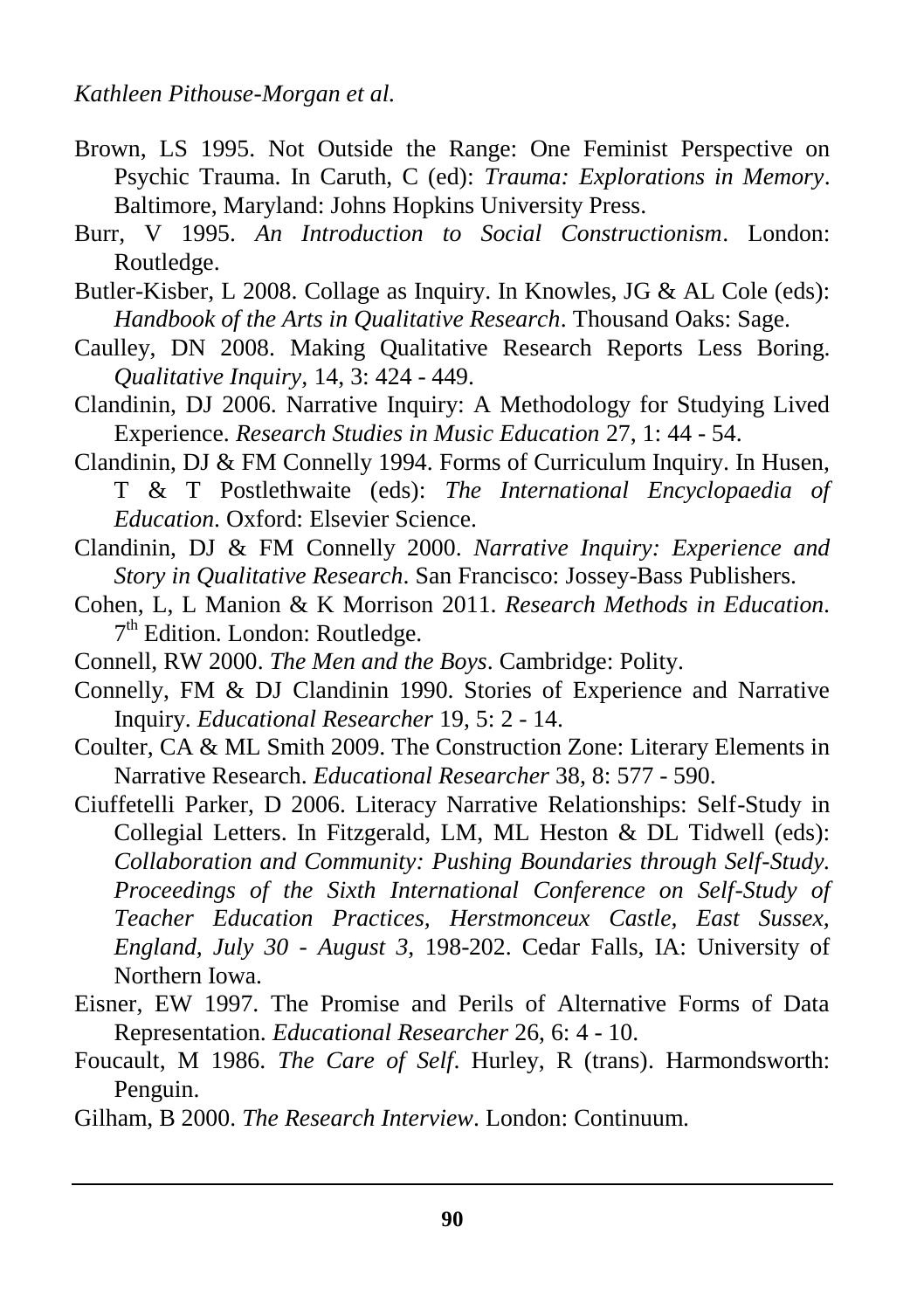- Hadland, A (ed) 2008. *Violence and Xenophobia in South Africa: Developing Consensus, Moving to Action*. Pretoria: Human Sciences Research Council (HSRC) and the High Commission of the United Kingdom.
- Harro, B 2000. The Cycle of Socialisation, In Adams, M, WJ Blumefeld, R Castaneda, HW Hackman, ML Peters & X Zungiga (ed): *Readings for Diversity and Social Justice*. New York: Routledge.
- Herman, C 2011. Obstacles to Success Doctoral Student Attrition in South Africa. *Perspectives in Education* 29, 3: 40 - 51.
- Horsman, J 1997. *'But I'm not a Therapist': Furthering Discussion about Literacy Work with Survivors of Trauma.* ERIC Ed 461 078. Available at: [http://www.eric.ed.gov/ PDFS/ED461078.pdf.](http://www.eric.ed.gov/%20PDFS/ED461078.pdf)
- Humphreys M 2005. Getting Personal: Reflexivity and Autoethnographic Vignettes. *Qualitative Inquiry* 11, 6: 840 - 860.
- Jackson, B & R Hardiman 2000. Social Identity Development Model. In Adams, M, WJ Blumefeld, R Castaneda, HW Hackman, ML Peters & X Zungiga (ed): *Readings for Diversity and Social Justice*. New York: Routledge.
- Kincheloe, JL 2001. Describing the Bricolage: Conceptualizing a New Rigor in Qualitative Research. *Qualitative Inquiry* 7, 6: 679 - 692.
- Kerka, S 2002. *Trauma and Adult Learning.* ERIC Digest No. 239. Available at: [http://www.calpro-online.org/eric/textonly/docgen.asp?tbl=digests &](http://www.calpro-online.org/eric/textonly/docgen.asp?tbl=digests%20&%20ID=124)  $ID=124$ .
- Kirk, J 2005. Starting with the Self: Reflexivity in Studying Women Teachers" Lives in Development. In Mitchell, C, S Weber & K O"Reilly-Scanlon (eds): *Just Who do we Think we are? Methodologies for Autobiography and Self-Study in Teaching*. London: RoutledgeFalmer.
- Landau, LB, K Ramjathan-Keogh & G Singh 2005. Xenophobia in South Africa and Problems related to it. Background Paper prepared for: Open Hearings on 'Xenophobia and Problems Related to it', Hosted by the South African Human Rights Commission with the Portfolio Committee of the Departments of Foreign Affairs and Home Affairs, Johannesburg, South Africa, 2 November 2004: Forced Migration Studies Programme, University of the Witwatersrand, Johannesburg.
- Marshall, C & GB Rossman 2006. *Designing Qualitative Research*. Thousand Oaks, CA: Sage.
- McNay, L 2000. *Gender and Agency*. Cambridge: Polity Press.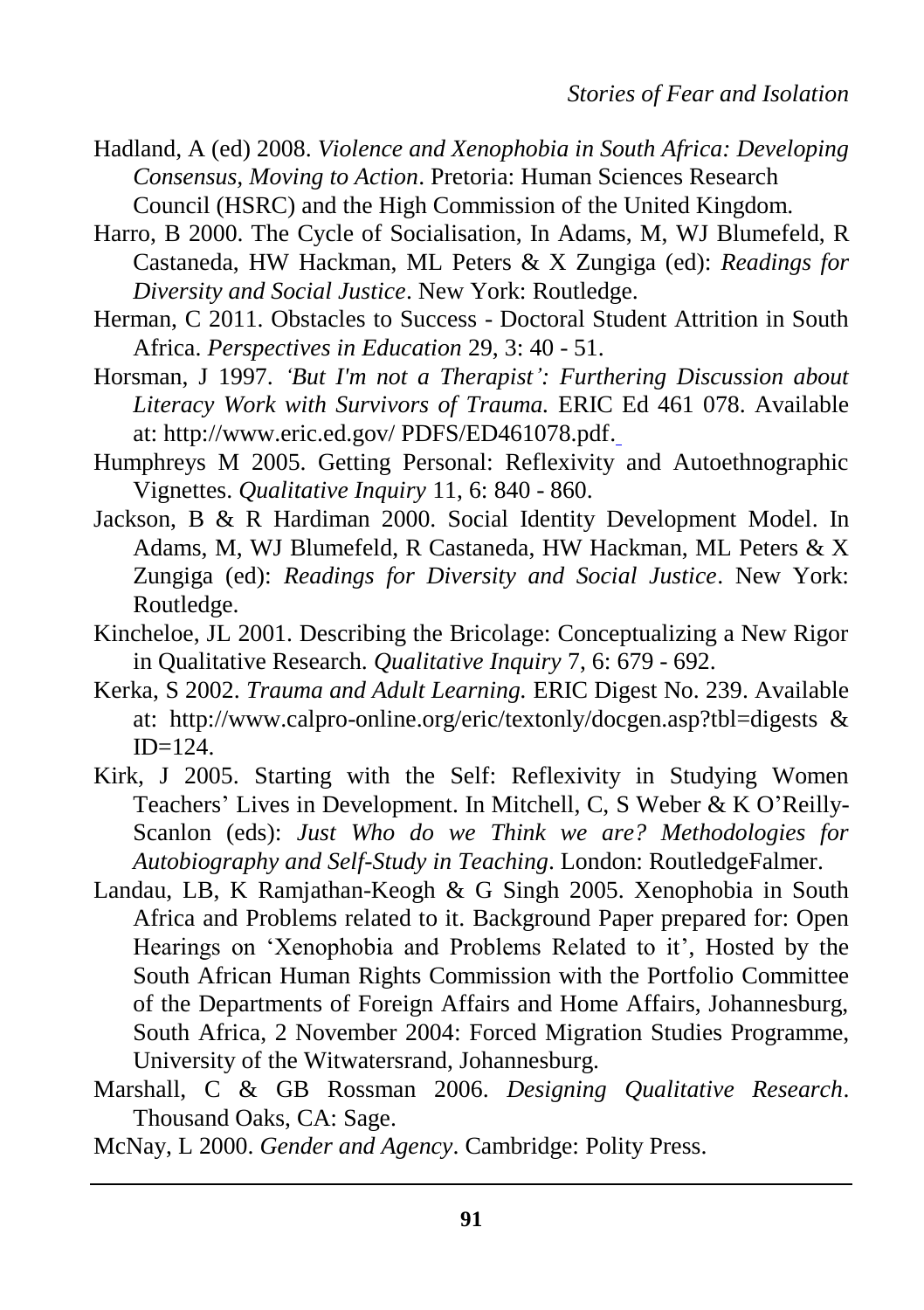Mills, CW 1959. *The Sociological Imagination*. London: OUP.

- Mitchell, W & A Irvine 2008. I'm Okay, you're Okay?: Reflections on the Well-Being and Ethical Requirements of Researchers and Research Participants in Conducting Qualitative Fieldwork Interviews. *International Journal of Qualitative Methods* 7,4: 31 - 44.
- Mohanty, CT 1992. Feminist Encounters: Locating the Politics of Experience. In Barrett, M & A Phillips (ed): *Destabilizing Theory: Contemporary Feminist Debates.* Oxford: Polity Press.
- Neocosmas, M 2006. *From 'Foreign Natives' to 'Native Foreigners': Explaining Xenophobia in Post-Apartheid South Africa*. Dakar, Senegal: Council for the Development of Social Science Research in Africa.
- Nieuwenhuis, J 2010. Analysing Qualitative Data. In Maree, K (ed): *First Steps in Research*. Pretoria: Van Schaik Publishers.
- Phillion J 2002. *Narrative Inquiry in a Multicultural Landscape: Multicultural Teaching and Learning*. Westport, Conn.: Ablex.
- Pithouse-Morgan, K, M Khau, L Masinga & C van de Ruit 2012. Letters to Those who Dare Feel: Using Reflective Letter-Writing to Explore the Emotionality of Research. *International Journal of Qualitative Methods* 11, 1: 40 - 53.
- Rager, KB 2005a. Compassion Stress and the Qualitative Researcher. *Qualitative Health Research* 15, 3: 423 - 430.
- Rager, K 2005b. Self-Care and the Qualitative Researcher: When Collecting Data can Break Your Heart. *Educational Researcher* 34, 4: 23 - 27.
- Renold, E 2005. *Girls, Boys and Junior Sexualities: Exploring Children's Gender and Sexual Relations in the Primary School.* New York: Routledge.
- Republic of South Africa. 1996. *The Constitution of the Republic of South Africa*. Pretoria. Government Press.
- Richardson L 2000. New Writing Practices in Qualitative Research. *Sociology of Sport Journal* 17, 1: 5 - 20.
- Ritchie, JS & DE Wilson 2000. *Teacher Narrative as Critical Inquiry: Rewriting the Script*. New York: Teachers College Press.
- Root, MPP 1989**.** *A Model for Understanding Variations in the Experience of Traumata and their Sequelae.* Paper presented at the Eighth Advanced Feminist Institute, Banff, Alberta.